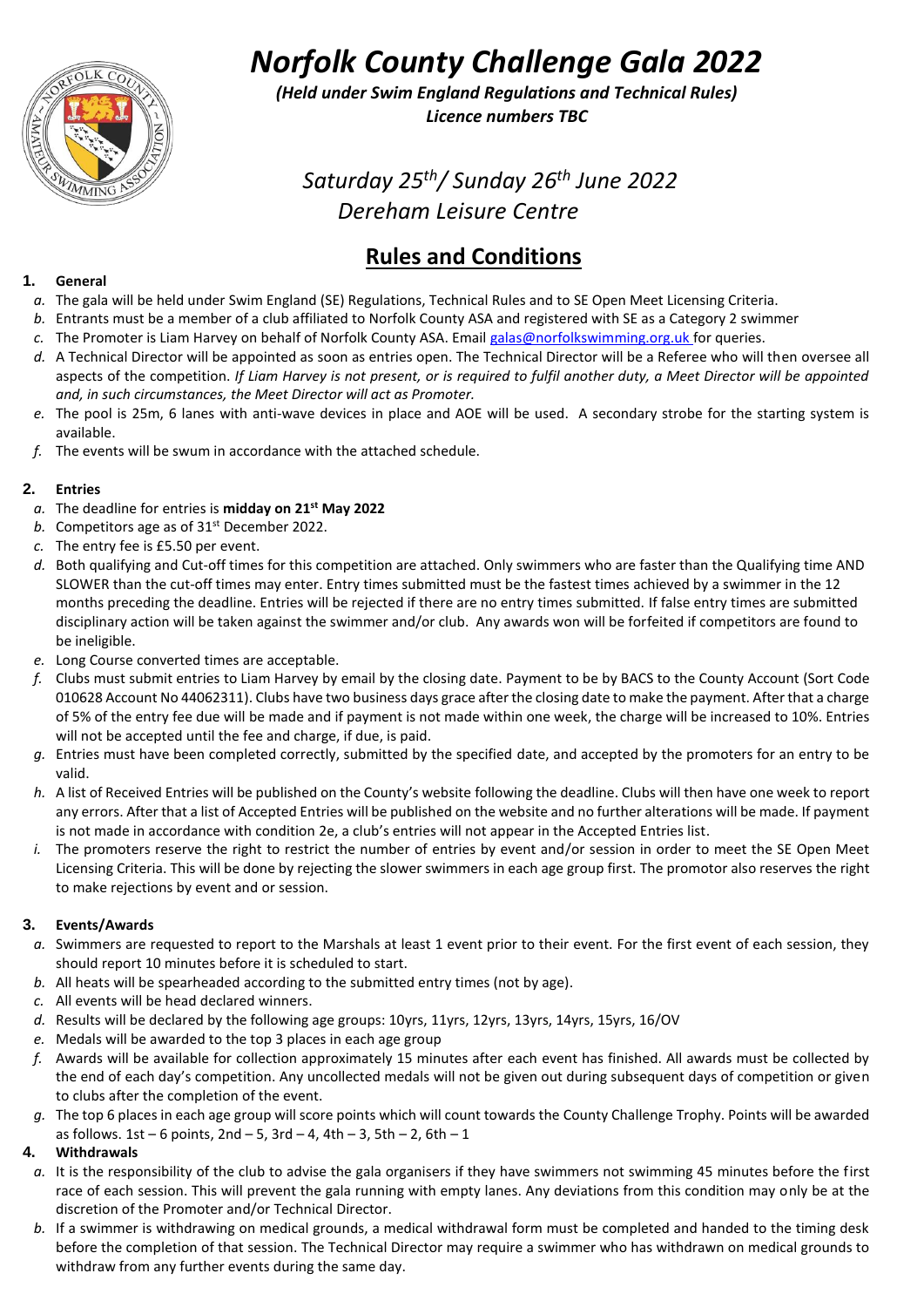#### **5. Refunds**

*a.* Refunds will only be issued where the competition is cancelled, or where there is a significant change to the schedule that results in a change of venue or session for the event entered, meaning that the competitor cannot swim. Refunds for medical withdrawals will only be made where a medical withdrawal form has been completed, submitted before the event(s) concerned and agreed by the Promoter and/or technical Director. Evidence of the medical withdrawal may be requested by the Promoter/Technical Director. This could include a positive PCR or lateral flow test.

#### **6. Poolside & lunch passes**

- *a.* Poolside passes must be applied for in advanced using the forms below by the deadline. All coaches and team managers should be registered with Swim England, have the relevant coaching/team manager qualification, in addition to a safeguarding certificate and DBS check that expires after the last day of the competition.
- *b.* The county requests that clubs have sufficient coaches/chaperones on poolside to maintain a ratio of 1 per 10 swimmers in a session. Clubs are not permitted to have coaches/chaperones poolside in a session where the 1 per 10 ratio would be exceeded.
- *c.* There is no fee for poolside passes.
- *d.* Subject to Covid-19 restrictions, lunch will be provided for 2 coaches/chaperones per club free of charge. Additional lunch passes may be purchased for coaches/team managers at an additional cost of £10 per person per day.
- *e.* No persons shall be permitted poolside without a poolside pass unless they are a swimmer, official or part of the technical team. All others will be asked to leave and may be refused readmission.

#### **7. Health & Safety**

- *a.* All participants must observe the safety precautions in operation at the pool. Norfolk County ASA is not responsible for any loss, damage or injury occurring during this meet.
- *b.* In response to the COVID safety requirements in place at the time, Norfolk County ASA reserves the right to make any changes to these conditions that are necessary to comply with changing COVID guidance or restrictions. Should they be necessary, such changes will be published on the county website.

#### **8. Warm up**

*a.* The time allocated for the warm up at the start of each session may be extended to prevent overcrowding. This may lead to the advertised start times being changed.

#### **9.** *Entry procedure*

- a. All entries from a club shall be consolidated and submitted electronically. ONE electronic payment or cheque shall be made as a consolidated payment of all the entries. Download and install the SPORTSYSTEMS Entry Manager V2.0 from www.sportsys.co.uk. If you have previously installed this program, ensure you check and download the latest version by using the 'Check for Updates' option.
- *b.* Clubs entering Swimmers whose SE Membership Record shows a Disability Class or are in possession of a Certificate of Swimming Disability should identify the correct S, SB & SM sport class in the drop-down boxes, if applicable. For an event to be entered, the swim button must be green 'Y'. Any events flagged yellow 'N' from times retrieved from BS rankings will require the swim button clicked until it changes to green 'Y' and the entry time shows 'YES' The Entry Administrator will convert these 'YES' entry times to the times in BS
- *c.* Use the report feature to calculate the total cost of your entries. Your payment should NOT be different than this calculated amount. After completing your entries, generate the export file as described in the help section and attach to an e-mail. Your email will be acknowledged.

#### **10. Other**

- *a.* The promoter reserves the right to refuse admission to any competitor, coach or spectator. Anything not covered in the above rules will be at the discretion of the Technical Director and Promoter, who also reserves the right to make any changes that may be considered necessary for the smooth, effective, and safe running of the meet.
- *b.* The Data Protection Act 2018 requires us to provide you with certain information and to obtain your consent before processing data about you. Processing includes obtaining, recording, holding, disclosing, destruction or retaining information. We require certain personal data for the purposes of making entries to the competition, managing the meet and the submission of results to Rankings. The information provided by you will be processed in accordance with the Data Protection Act 2018. Consent to process such personal data is deemed to have been given by the submission of the entry. Where the personal data of competitors, officials and coaches/team managers has been passed to us by a third party such as a club rather than by the individuals themselves, we rely on the third party to ensure that consent has been obtained. Further information can be found in our Data Privacy Statement foun[d here.](http://www.norfolkswimming.org.uk/assets/files/NCASA%20Privacy%20Notice%20-%20Swim%20Meets.pdf)
- *c.* The Promoter reserves the right to decide on any point not covered by these conditions and to make any changes necessary for the smooth running of the gala. Any changes will be agreed with the Technical Director and be within SE Regulations, Technical Rules and the SE Open Meet Licensing Criteria.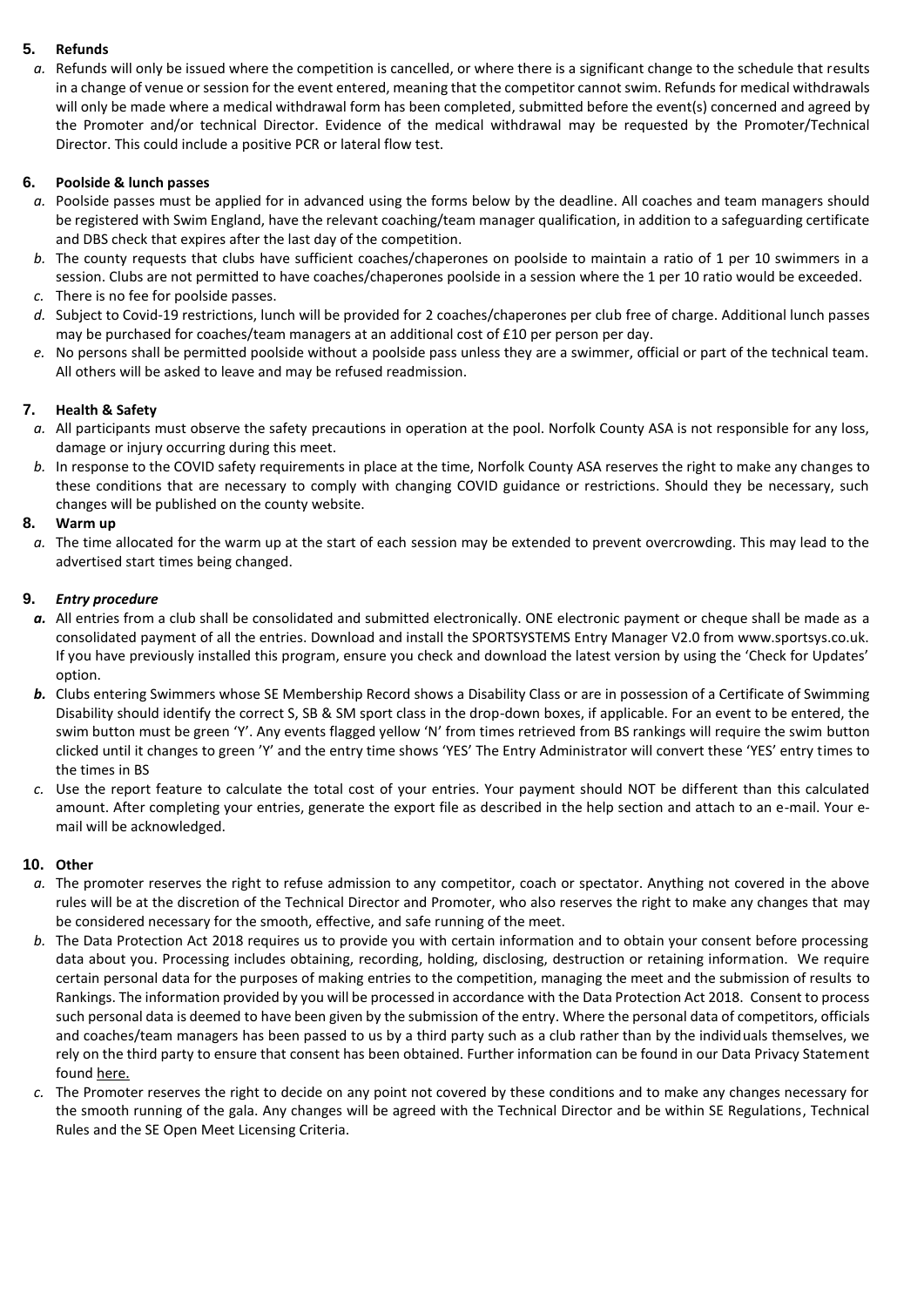## **Schedule of Events**

|                                    |             |          |                  |               | Sunday 26/06/2022 Warm up 8:30am |                  |                  |                  |               |  |
|------------------------------------|-------------|----------|------------------|---------------|----------------------------------|------------------|------------------|------------------|---------------|--|
|                                    |             |          |                  |               |                                  |                  | <b>Session 2</b> |                  |               |  |
|                                    |             |          |                  |               | 201                              | Boys             | All ages         | 200 <sub>m</sub> | <b>Back</b>   |  |
|                                    |             |          |                  |               | 202                              | Girls            | All ages         | 200 <sub>m</sub> | Free          |  |
|                                    |             |          |                  |               | 203                              | Boys             | All ages         | 50 <sub>m</sub>  | <b>Breast</b> |  |
|                                    |             |          |                  |               | 204                              | Girls            | All ages         | 50 <sub>m</sub>  | <b>Back</b>   |  |
|                                    |             |          |                  |               | 205                              | Boys             | All ages         | 50 <sub>m</sub>  | Free          |  |
|                                    |             |          |                  |               | 206                              | Girls            | All ages         | 50 <sub>m</sub>  | Fly           |  |
|                                    |             |          |                  |               | 207                              | Boys             | All ages         | 200 <sub>m</sub> | Fly           |  |
|                                    |             |          |                  |               | 208                              | Girls            | All ages         | 200 <sub>m</sub> | <b>Breast</b> |  |
|                                    |             |          |                  |               | 209                              | Boys             | All ages         | 100 <sub>m</sub> | IM            |  |
| Saturday 25/06/2022 Warm up 2:00pm |             |          |                  |               | Sunday 26/06/2022<br>Warm up TBA |                  |                  |                  |               |  |
| <b>Session 1</b>                   |             |          |                  |               |                                  | <b>Session 3</b> |                  |                  |               |  |
| 151                                | Boys        | All ages | 200m             | Medley        | 351                              | Girls            | All ages         | 200m             | <b>Back</b>   |  |
| 152                                | Girls       | All ages | 200 <sub>m</sub> | Medley        | 352                              | Boys             | All ages         | 200 <sub>m</sub> | Free          |  |
| 153                                | Boys        | All ages | 100 <sub>m</sub> | <b>Back</b>   | 353                              | Girls            | All ages         | 50 <sub>m</sub>  | <b>Breast</b> |  |
| 154                                | Girls       | All ages | 100 <sub>m</sub> | <b>Back</b>   | 354                              | Boys             | All ages         | 50 <sub>m</sub>  | <b>Back</b>   |  |
| 155                                | <b>Boys</b> | All ages | 100 <sub>m</sub> | <b>Breast</b> | 355                              | Girls            | All ages         | 50 <sub>m</sub>  | Free          |  |
| 156                                | Girls       | All ages | 100 <sub>m</sub> | <b>Breast</b> | 356                              | Boys             | All ages         | 50 <sub>m</sub>  | Fly           |  |
| 157                                | <b>Boys</b> | All ages | 100 <sub>m</sub> | Fly           | 357                              | Girls            | All ages         | 200 <sub>m</sub> | Fly           |  |
| 158                                | Girls       | All ages | 100 <sub>m</sub> | Fly           | 358                              | Boys             | All ages         | 200 <sub>m</sub> | <b>Breast</b> |  |
| 159                                | <b>Boys</b> | All ages | 100 <sub>m</sub> | Free          | 359                              | Girls            | All ages         | 100 <sub>m</sub> | IM            |  |
| 160                                | Girls       | All ages | 100m             | Free          |                                  |                  |                  |                  |               |  |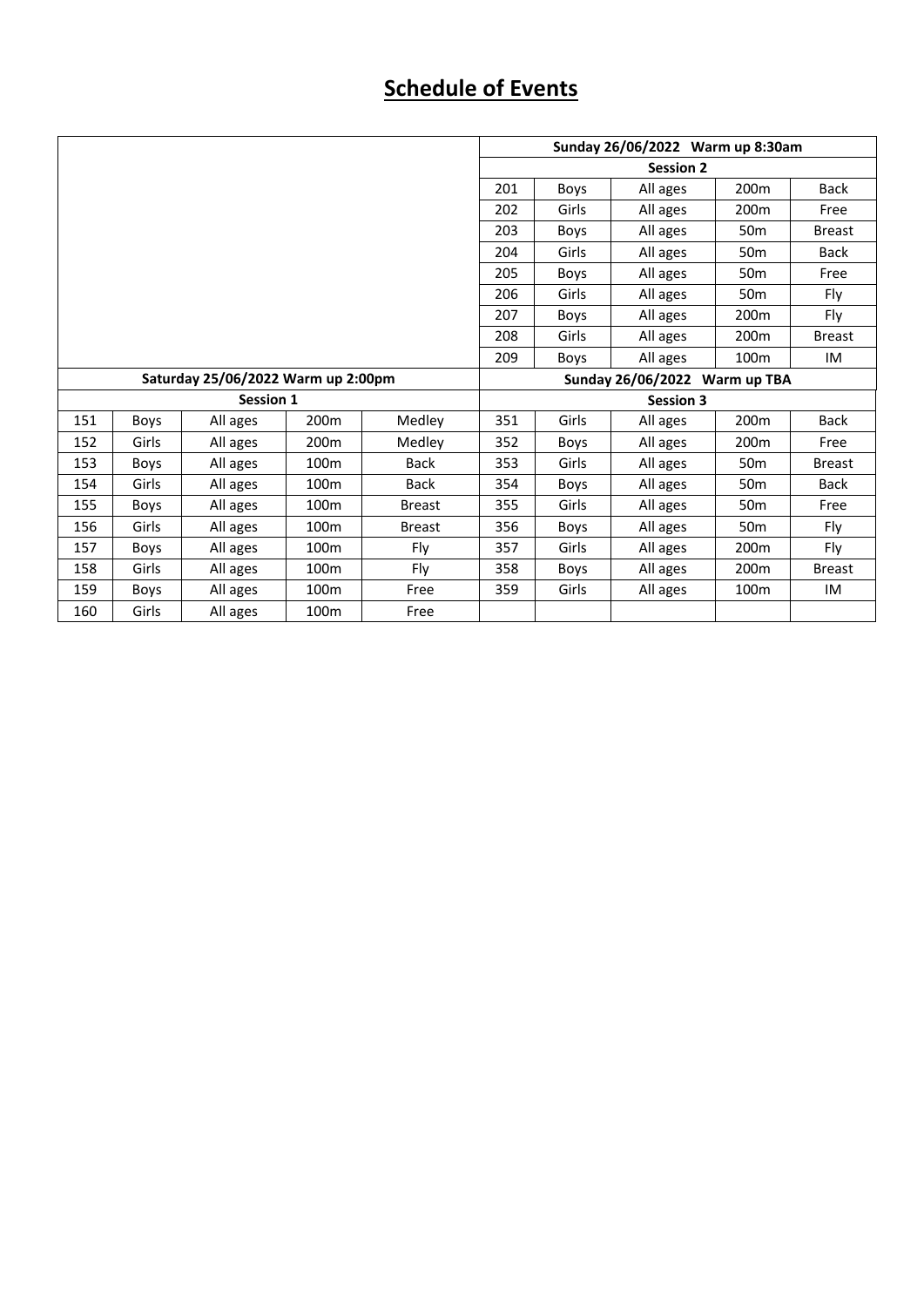## **Qualifying Times**

### Swimmers may only enter the event if their time is **FASTER** than the time listed below

| Age as of 31 <sup>st</sup> December 2022 |                 | 10 <sub>V</sub>     | 11y             | 12y     | 13y     | 14 <sub>y</sub> | 15y     | 16 &<br><b>Over</b> |                      |
|------------------------------------------|-----------------|---------------------|-----------------|---------|---------|-----------------|---------|---------------------|----------------------|
| Girls                                    | 50 <sub>m</sub> | Freestyle           | 49.63           | 49.63   | 40.94   | 35.91           | 34.44   | 32.66               | 32.31                |
| Girls                                    | 100m            | Freestyle           | 1:48.28         | 1:48.28 | 1:25.34 | 1:18.16         | 1:13.19 | 1:09.69             | 1:08.41              |
| Girls                                    | 200m            | Freestyle           | 3:50.00         | 3:50.00 | 3:23.50 | 2:59.26         | 2:34.57 | 2:28.37             | 2:29.25              |
| Girls                                    | 50 <sub>m</sub> | Breaststroke        | 1:11.75         | 1:11.75 | 53.53   | 44.53           | 41.85   | 40.41               | 39.32                |
| Girls                                    | 100m            | Breaststroke        | 2:25.00         | 2:25.00 | 1:57.18 | 1:41.03         | 1:36.10 | 1:34.53             | 1:31.88              |
| Girls                                    | 200m            | Breaststroke        | 4:40.00         | 4:40.00 | 4:14.83 | 3:38.90         | 3:26.34 | 3:21.13             | 3:09.36              |
| Girls                                    | 50 <sub>m</sub> | Butterfly           | 54.81           | 54.81   | 48.23   | 44.86           | 37.92   | 34.98               | 32.81                |
| Girls                                    | 100m            | Butterfly           | 2:03.56         | 2:03.56 | 1:51.48 | 1:42.79         | 1:30.91 | 1:28.53             | 1:23.28              |
| Girls                                    | 200m            | Butterfly           | 4:15.00         | 4:15.00 | 3:55.00 | 3:44.18         | 3:36.56 | 3:03.10             | 2:54.22              |
| Girls                                    | 50 <sub>m</sub> | Backstroke          | 59.68           | 59.68   | 47.93   | 42.62           | 39.72   | 39.40               | 38.10                |
| Girls                                    | 100m            | Backstroke          | 1:56.50         | 1:56.50 | 1:36.21 | 1:29.81         | 1:23.91 | 1:20.28             | 1:19.57              |
| Girls                                    | 200m            | Backstroke          | 3:52.30         | 3:52.30 | 3:37.50 | 3:11.04         | 3:03.80 | 2:47.88             | 2:47.88              |
| Girls                                    | 100m            | IM                  | 2:00.00         | 2:00.00 | 1:50.00 | 1:35.00         | 1:32.00 | 1:30.00             | 1:15.00              |
| Girls                                    | 200m            | IM                  | 4:03.00         | 4:03.00 | 3:53.34 | 3:23.74         | 2:56.80 | 2:53.49             | 2:49.29              |
| Age as of 31 <sup>st</sup> December 2022 |                 |                     |                 |         |         |                 |         |                     |                      |
|                                          |                 |                     | 10 <sub>y</sub> | 11y     | 12y     | 13y             | 14y     | 15y                 | <b>16 &amp; Over</b> |
| <b>Boys</b>                              | 50 <sub>m</sub> | Freestyle           | 46.57           | 46.57   | 40.37   | 37.10           | 35.19   | 30.91               | 30.22                |
| <b>Boys</b>                              | 100m            | Freestyle           | 1:46.71         | 1:46.71 | 1:29.07 | 1:22.19         | 1:19.06 | 1:08.72             | 1:05.92              |
| <b>Boys</b>                              | 200m            | Freestyle           | 3:51.00         | 3:51.00 | 3:17.36 | 3:05.03         | 2:52.51 | 2:36.22             | 2:27.22              |
| Boys                                     | 50 <sub>m</sub> | <b>Breaststroke</b> | 1:05.56         | 1:05.56 | 54.60   | 50.25           | 48.34   | 43.07               | 43.40                |
| <b>Boys</b>                              | 100m            | <b>Breaststroke</b> | 2:19.09         | 2:19.09 | 1:58.94 | 1:52.97         | 1:41.03 | 1:32.24             | 1:34.81              |
| Boys                                     | 200m            | <b>Breaststroke</b> | 4:50.00         | 4:50.00 | 4:02.48 | 3:48.03         | 3:24.09 | 3:31.42             | 3:05.39              |
| Boys                                     | 50 <sub>m</sub> | <b>Butterfly</b>    | 1:09.50         | 1:09.50 | 51.47   | 44.40           | 43.66   | 35.28               | 36.69                |
| <b>Boys</b>                              | 100m            | <b>Butterfly</b>    | 2:05.44         | 2:05.44 | 1:42.30 | 1:37.20         | 1:33.10 | 1:25.70             | 1:21.16              |
| Boys                                     | 200m            | <b>Butterfly</b>    | 4:20.00         | 4:20.00 | 4:08.20 | 3:59.17         | 3:29.07 | 3:19.77             | 3:15.40              |
| <b>Boys</b>                              | 50 <sub>m</sub> | Backstroke          | 55.00           | 55.00   | 48.12   | 44.35           | 41.62   | 37.09               | 39.69                |
| Boys                                     | 100m            | Backstroke          | 1:52.35         | 1:52.35 | 1:47.12 | 1:33.75         | 1:29.57 | 1:18.71             | 1:19.72              |
| Boys                                     | 200m            | Backstroke          | 3:59.00         | 3:59.00 | 3:35.49 | 3:14.62         | 3:03.87 | 2:53.50             | 2:46.29              |
| Boys                                     | 100m            | IM                  | 2:00.00         | 2:00.00 | 1:48.00 | 1:30.00         | 1:25.00 | 1:18.00             | 1:10.00              |

Long Course converted times are acceptable. The conversion accepted is that built into the Sportsystems software. Entry times submitted must be the fastest times achieved by a swimmer in the 12 months preceding the deadline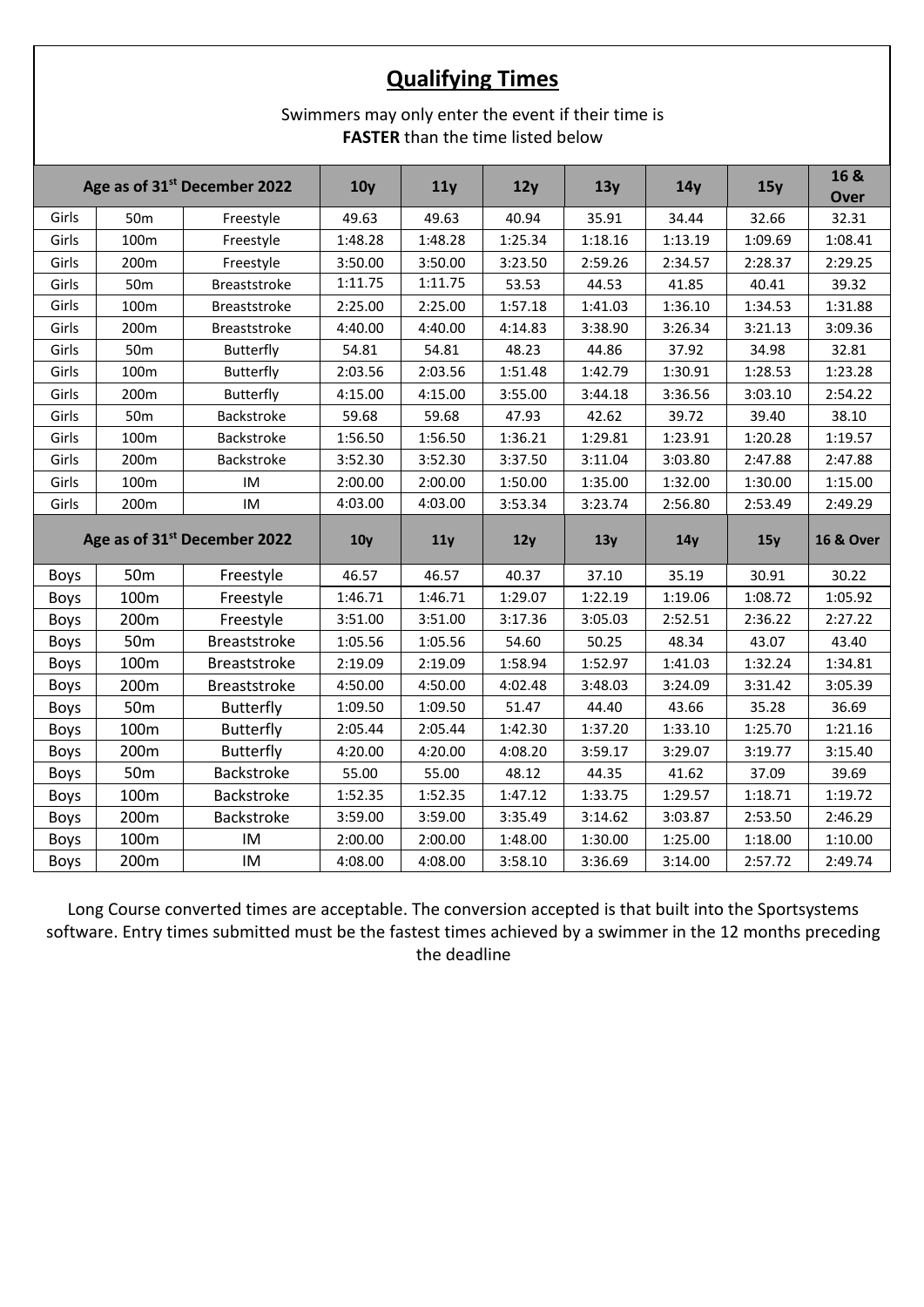## **Cut-off times**

### Swimmers may only enter the event if their time is **SLOWER** than the time listed below

| Age as of 31 <sup>st</sup> December 2022 |                                          | 10 <sub>V</sub>     | 11y             | 12y     | 13y     | 14y     | 15y     | 16 &<br><b>Over</b> |                     |
|------------------------------------------|------------------------------------------|---------------------|-----------------|---------|---------|---------|---------|---------------------|---------------------|
| Girls                                    | 50 <sub>m</sub>                          | Freestyle           | 33.00           | 33.00   | 33.00   | 30.89   | 29.78   | 29.12               | 28.84               |
| Girls                                    | 100m                                     | Freestyle           | 1:13.50         | 1:13.50 | 1:13.50 | 1:07.62 | 1:04.47 | 1:03.00             | 1:02.50             |
| Girls                                    | 200m                                     | Freestyle           | 2:39.00         | 2:39.00 | 2:39.00 | 2:27.87 | 2:22.91 | 2:17.17             | 2:16.96             |
| Girls                                    | 50 <sub>m</sub>                          | Breaststroke        | 44.00           | 44.00   | 44.00   | 40.55   | 38.68   | 38.25               | 37.53               |
| Girls                                    | 100m                                     | <b>Breaststroke</b> | 1:37.00         | 1:37.00 | 1:37.00 | 1:28.64 | 1:24.36 | 1:22.46             | 1:20.50             |
| Girls                                    | 200m                                     | <b>Breaststroke</b> | 3:25.00         | 3:25.00 | 3:25.00 | 3:08.00 | 3:04.19 | 2:58.42             | 2:56.04             |
| Girls                                    | 50 <sub>m</sub>                          | Butterfly           | 38.50           | 38.50   | 38.50   | 34.72   | 33.37   | 32.03               | 31.75               |
| Girls                                    | 100m                                     | Butterfly           | 1:28.00         | 1:28.00 | 1:28.00 | 1:18.50 | 1:15.88 | 1:12.50             | 1:11.87             |
| Girls                                    | 200m                                     | Butterfly           | 3:45.00         | 3:45.00 | 3:45.00 | 3:15.00 | 2:55.00 | 2:50.00             | 2:45.00             |
| Girls                                    | 50 <sub>m</sub>                          | Backstroke          | 38.50           | 38.50   | 38.50   | 35.75   | 33.99   | 33.15               | 32.75               |
| Girls                                    | 100m                                     | Backstroke          | 1:24.50         | 1:24.50 | 1:24.50 | 1:16.00 | 1:13.34 | 1:11.53             | 1:11.19             |
| Girls                                    | 200m                                     | Backstroke          | 3.04.50         | 3.04.50 | 3.04.50 | 2:46.80 | 2:39.70 | 2:35.10             | 2:34.00             |
| Girls                                    | 100m                                     | IM                  | 1:40.90         | 1:36.56 | 1:32.10 | 1:26.70 | 1:15.59 | 1:13.72             | 1:06.79             |
| Girls                                    | 200m                                     | IM                  | 3:05.51         | 3:05.51 | 3:05.51 | 2:48.81 | 2:42.74 | 2:36.60             | 2:35.00             |
|                                          | Age as of 31 <sup>st</sup> December 2022 |                     | 10 <sub>y</sub> | 11y     | 12y     | 13y     | 14y     | 15y                 | 16 &<br><b>Over</b> |
| Boys                                     | 50 <sub>m</sub>                          | Freestyle           | 33.00           | 33.00   | 33.00   | 29.98   | 28.11   | 27.35               | 26.75               |
| Boys                                     | 100m                                     | Freestyle           | 1:13.50         | 1:13.50 | 1:13.50 | 1:07.00 | 1:01.50 | 59.15               | 57.59               |
| Boys                                     | 200m                                     | Freestyle           | 2:39.00         | 2:39.00 | 2:39.00 | 2:26.76 | 2:16.31 | 2:10.09             | 2:06.50             |
| Boys                                     | 50 <sub>m</sub>                          | <b>Breaststroke</b> | 44.00           | 44.00   | 44.00   | 40.55   | 36.92   | 35.10               | 33.90               |
| <b>Boys</b>                              | 100m                                     | <b>Breaststroke</b> | 1:37.00         | 1:37.00 | 1:37.00 | 1:28.64 | 1:21.50 | 1.17.82             | 1.15.15             |
| Boys                                     | 200m                                     | <b>Breaststroke</b> | 3:25.00         | 3:25.00 | 3:25.00 | 3:08.00 | 2:57.13 | 2:50.54             | 2:44.41             |
| Boys                                     | 50 <sub>m</sub>                          | <b>Butterfly</b>    | 38.50           | 38.50   | 38.50   | 33.84   | 31.29   | 30.07               | 28.82               |
| Boys                                     | 100m                                     | <b>Butterfly</b>    | 1:28.00         | 1:28.00 | 1:28.00 | 1:17.57 | 1:11.76 | 1:07.70             | 1:04.67             |
| <b>Boys</b>                              | 200m                                     | <b>Butterfly</b>    | 3:45.00         | 3:45.00 | 3:45.00 | 3:15.00 | 2:55.00 | 2:36.00             | 2:25.00             |
| <b>Boys</b>                              |                                          | Backstroke          | 38.50           | 38.50   | 38.50   | 35.16   | 32.97   | 31.31               | 30.52               |
|                                          | 50 <sub>m</sub>                          |                     |                 |         |         |         |         |                     |                     |
| Boys                                     | 100m                                     | Backstroke          | 1:24.50         | 1:24.50 | 1:24.50 | 1:16.00 | 1:12.09 | 1:08.00             | 1:06.50             |
| <b>Boys</b>                              | 200m                                     | Backstroke          | 3:04.50         | 3:04.50 | 3:04.50 | 2:46.80 | 2:36.00 | 2:27.99             | 2:25.00             |
| Boys                                     | 100m                                     | IM                  | 1:53.05         | 1:36.33 | 1:33.53 | 1:20.84 | 1:20.06 | 1:08.90             | 59.24               |

Long Course converted times are acceptable. The conversion accepted is that built into the Sportsystems software. Entry times submitted must be the fastest times achieved by a swimmer in the 12 months preceding the deadline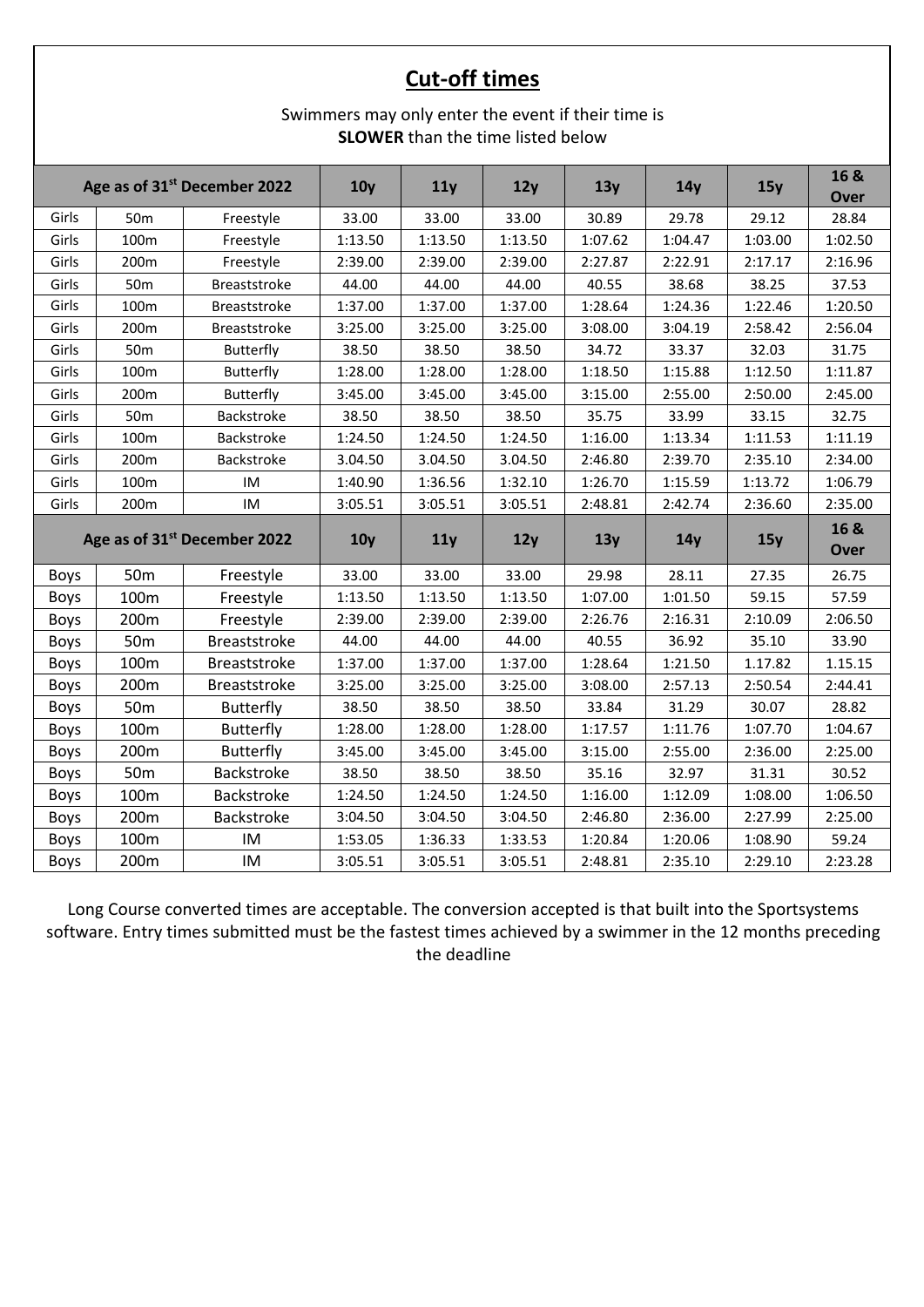| <b>Club Data Capture Form</b>                                                                                                                                                                                                                                                                                                                                            |                     |                                                 |                                      |  |  |  |
|--------------------------------------------------------------------------------------------------------------------------------------------------------------------------------------------------------------------------------------------------------------------------------------------------------------------------------------------------------------------------|---------------------|-------------------------------------------------|--------------------------------------|--|--|--|
| Club:<br>Forename:                                                                                                                                                                                                                                                                                                                                                       |                     |                                                 |                                      |  |  |  |
| Surname:                                                                                                                                                                                                                                                                                                                                                                 |                     |                                                 | SE Reg No:                           |  |  |  |
| Date of birth:                                                                                                                                                                                                                                                                                                                                                           |                     | Age as of 31 <sup>st</sup> Dec:                 | Sex $(M/F)$ :                        |  |  |  |
| Please remember there are both qualifying and cut-off times for this competition. Only swimmers who are faster than the<br>qualifying time AND slower than the cut-off times may enter. Entry times submitted must be the fastest times achieved by a<br>swimmer in the 12 months preceding the deadline. Entries will be rejected if there are no entry times submitted |                     |                                                 |                                      |  |  |  |
|                                                                                                                                                                                                                                                                                                                                                                          |                     | Entry times (SC or LC converted)                |                                      |  |  |  |
| 50m (All age groups)                                                                                                                                                                                                                                                                                                                                                     | Freestyle           |                                                 | Notes:                               |  |  |  |
| 100m (All age groups)                                                                                                                                                                                                                                                                                                                                                    | Freestyle           |                                                 |                                      |  |  |  |
| 200m (All age groups)                                                                                                                                                                                                                                                                                                                                                    | Freestyle           |                                                 |                                      |  |  |  |
| 50m (All age groups)                                                                                                                                                                                                                                                                                                                                                     | <b>Backstroke</b>   |                                                 |                                      |  |  |  |
| 100m (All age groups)                                                                                                                                                                                                                                                                                                                                                    | Backstroke          |                                                 | The County Closing date              |  |  |  |
| 200m (All age groups)<br><b>Backstroke</b>                                                                                                                                                                                                                                                                                                                               |                     |                                                 | for entries is midday on<br>21/05/22 |  |  |  |
| 50m (All age groups)                                                                                                                                                                                                                                                                                                                                                     | <b>Breaststroke</b> |                                                 |                                      |  |  |  |
| 100m (All age groups)                                                                                                                                                                                                                                                                                                                                                    | <b>Breaststroke</b> |                                                 | We need your entries by              |  |  |  |
| 200m (All age groups)                                                                                                                                                                                                                                                                                                                                                    | <b>Breaststroke</b> |                                                 | XX/X/XXXX<br>to enable us to process |  |  |  |
| 50m (All age groups)                                                                                                                                                                                                                                                                                                                                                     | <b>Butterfly</b>    |                                                 | them in time.                        |  |  |  |
| 100m (All age groups)                                                                                                                                                                                                                                                                                                                                                    | <b>Butterfly</b>    |                                                 |                                      |  |  |  |
| 200m (All age groups)                                                                                                                                                                                                                                                                                                                                                    | <b>Butterfly</b>    |                                                 |                                      |  |  |  |
| IM<br>100m (All age groups)                                                                                                                                                                                                                                                                                                                                              |                     |                                                 |                                      |  |  |  |
| 200m (All age groups)                                                                                                                                                                                                                                                                                                                                                    | IM                  |                                                 |                                      |  |  |  |
| Total No. Events entered =                                                                                                                                                                                                                                                                                                                                               |                     | Total payment due at £5.50<br>per event $=$ $E$ |                                      |  |  |  |
| Submit completed forms with correct money to your club. Payment should be made to your club as they will make<br>a bulk payment for all their entries.                                                                                                                                                                                                                   |                     |                                                 |                                      |  |  |  |

I declare that I am an eligible competitor as defined by SE regulations, and by the rules of Norfolk County ASA and that I have reached the standard of the Swim England competitive start award. I also agree to abide by the promoters' conditions and County rules for these galas.